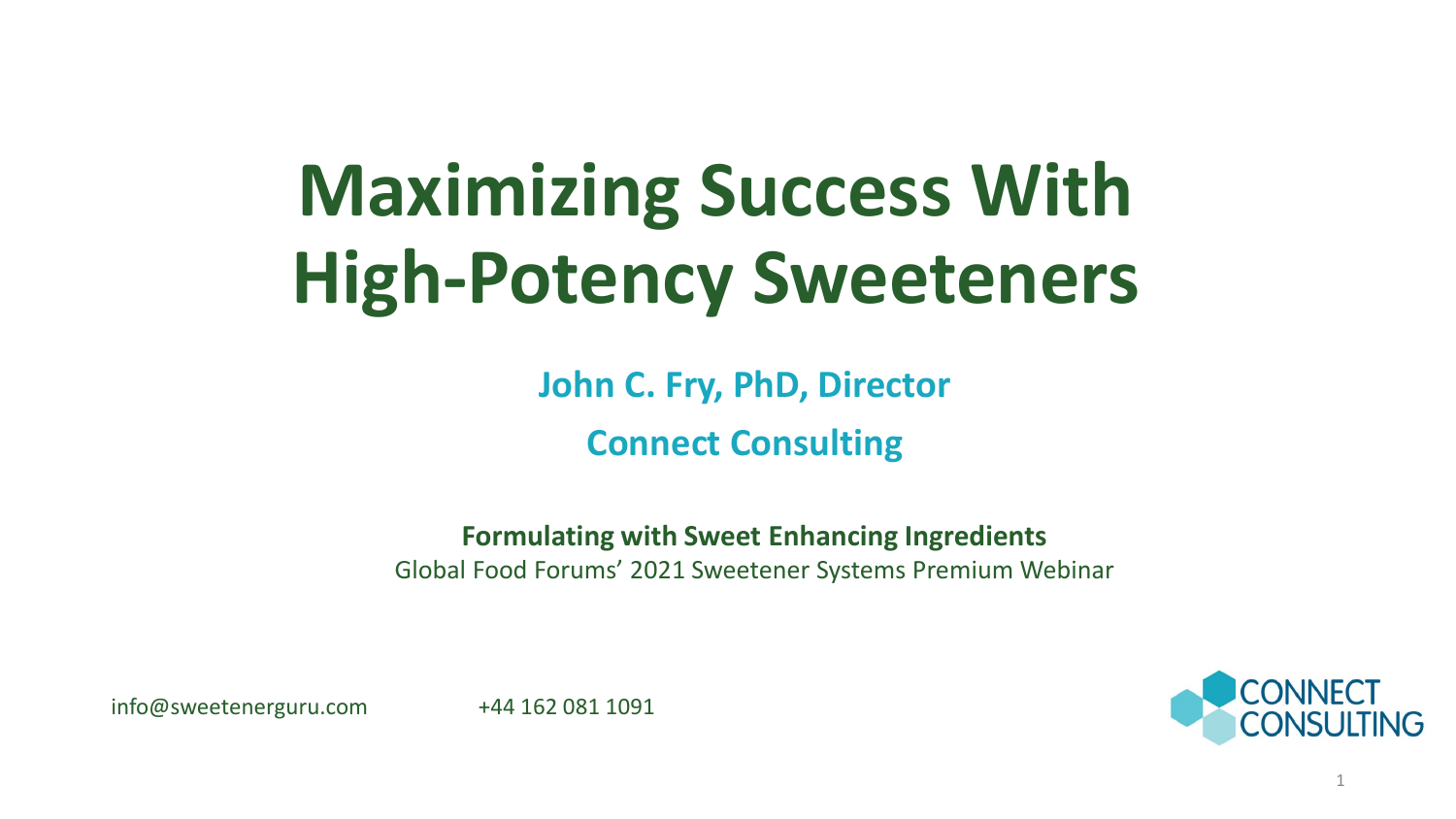## **Outline**

# **Maximizing Success With HPS**

- Assessing prototypes fairly
- Sweetener selection
- How much to use
- Dealing with defects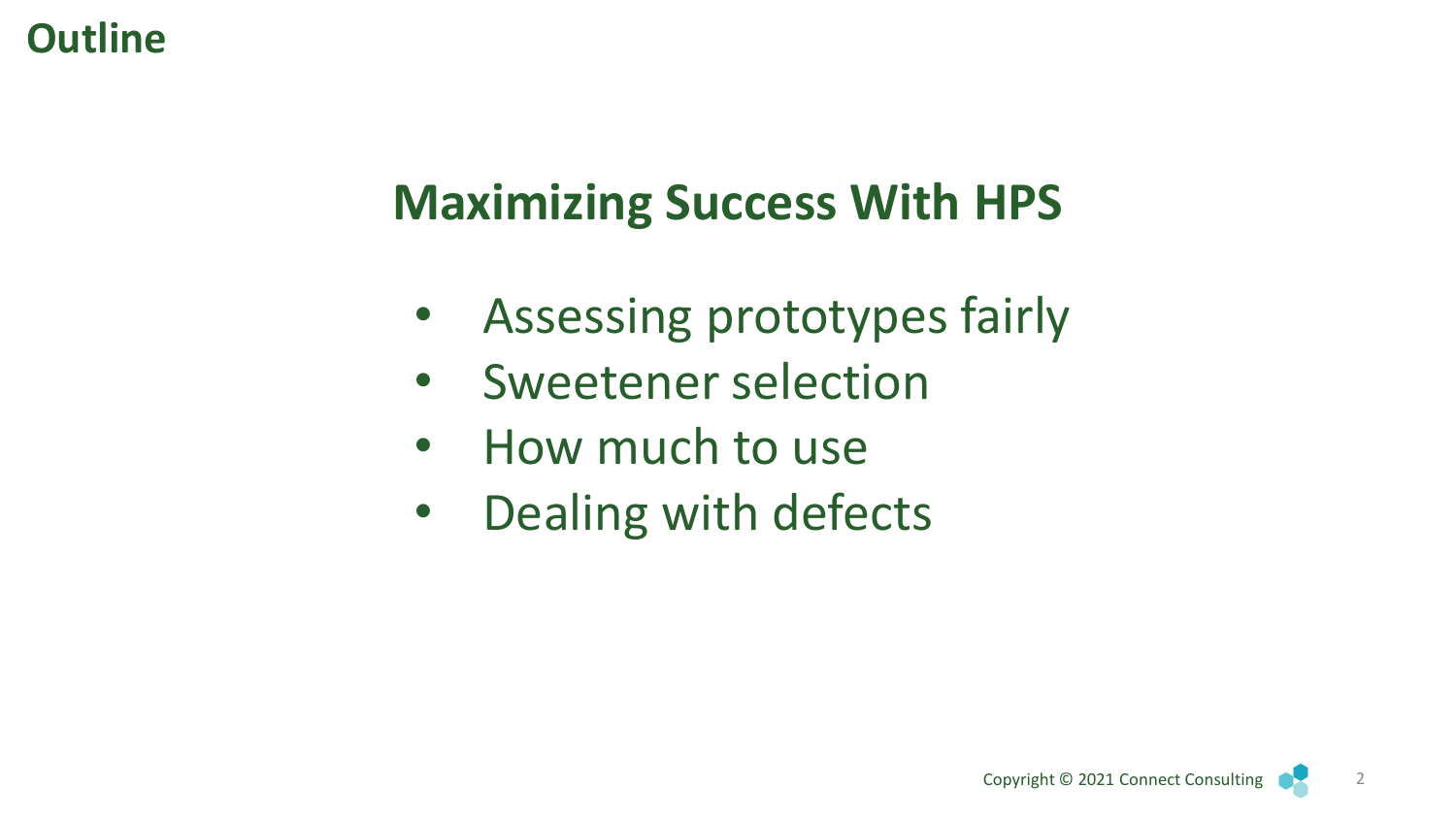**Assessing prototypes fairly**

- Human variability
- Realistic sample size

3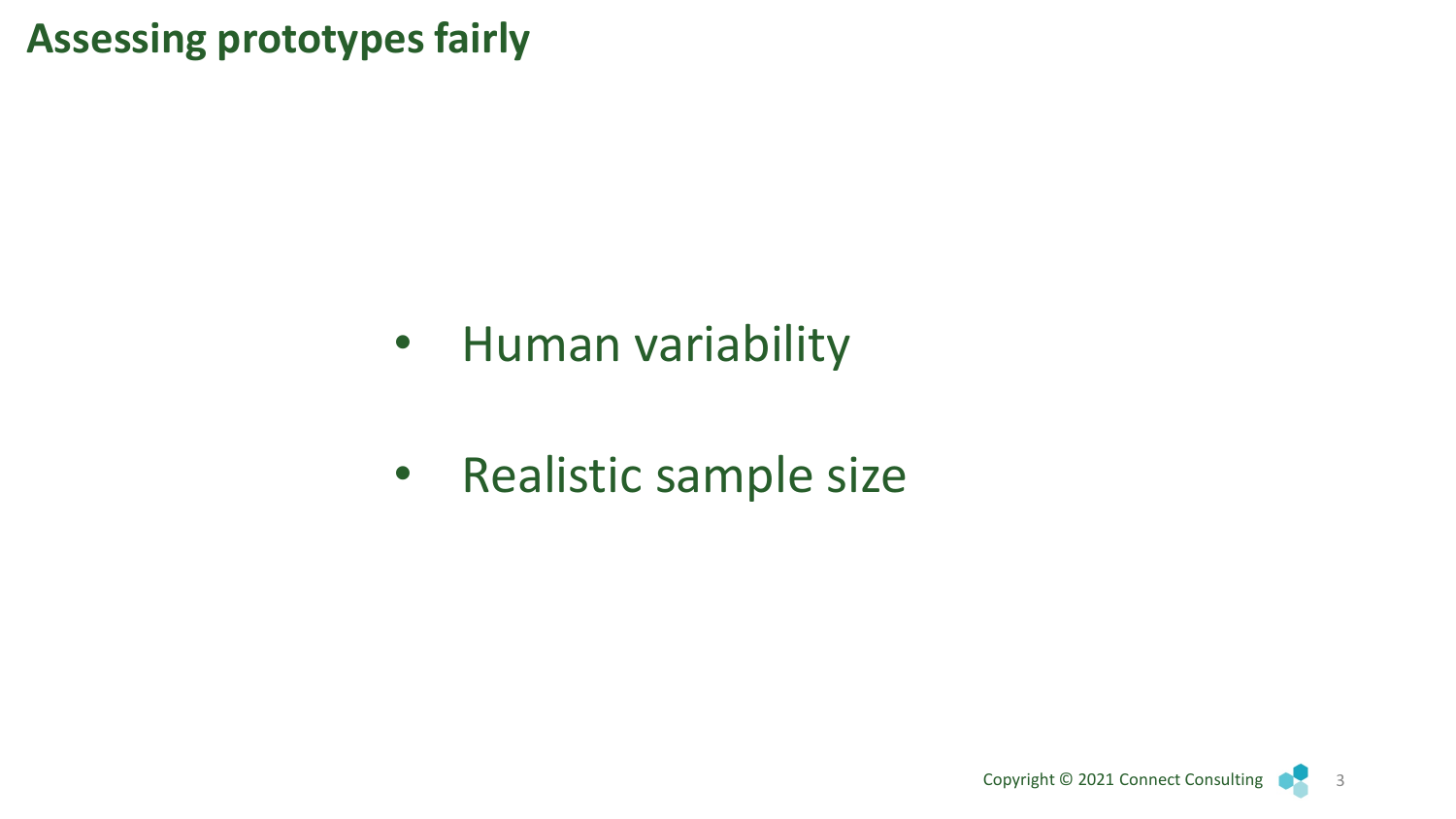#### **Assessing prototypes fairly** *HUMAN VARIABILITY*

#### **Which is sweeter, a fixed concentration of sugar or a test solution?**



Source: Connect Consulting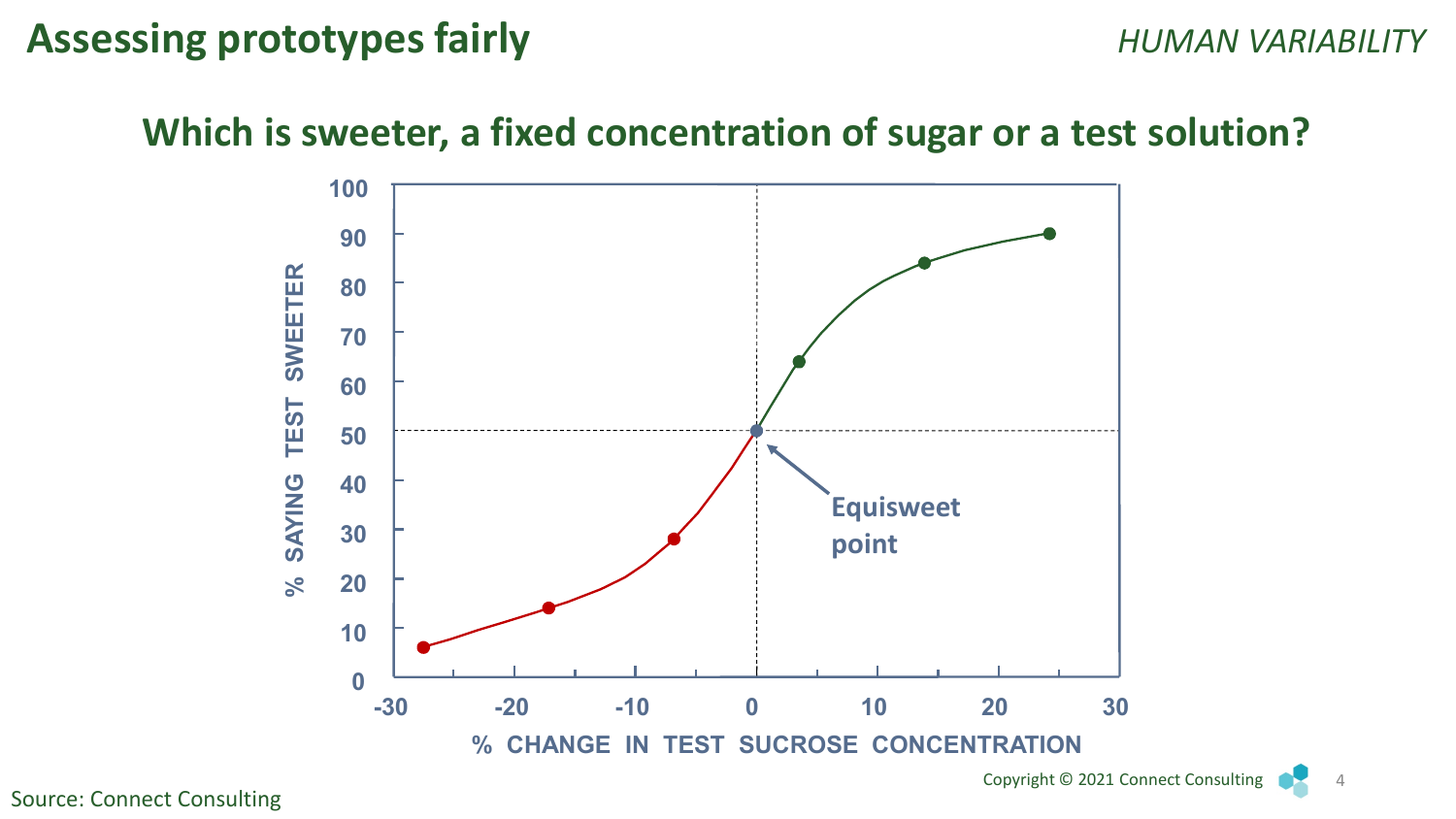

#### **Concentration-response of sucrose (text book)**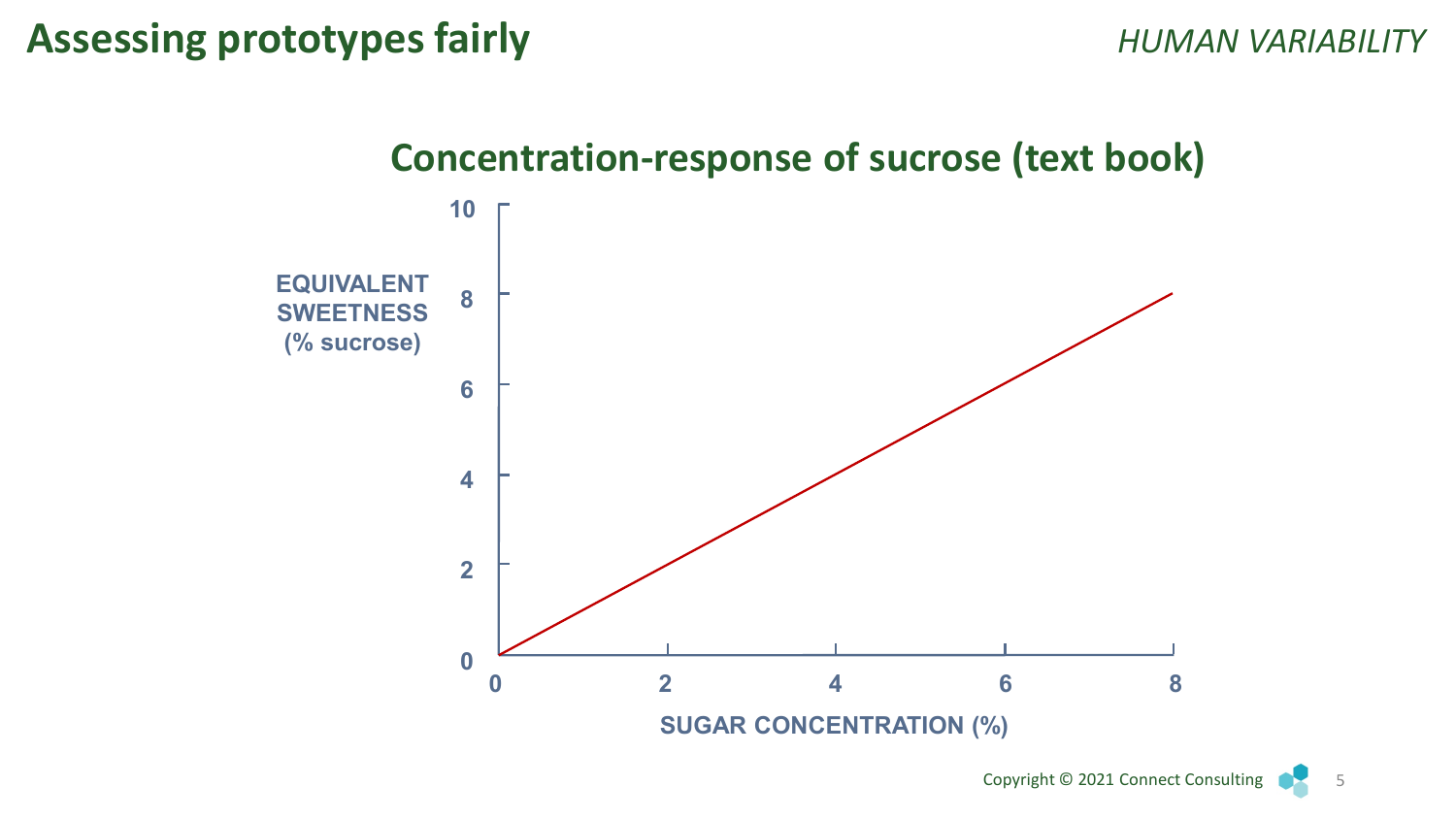

# **Concentration-response of sucrose (reality)**

Source: Connect Consulting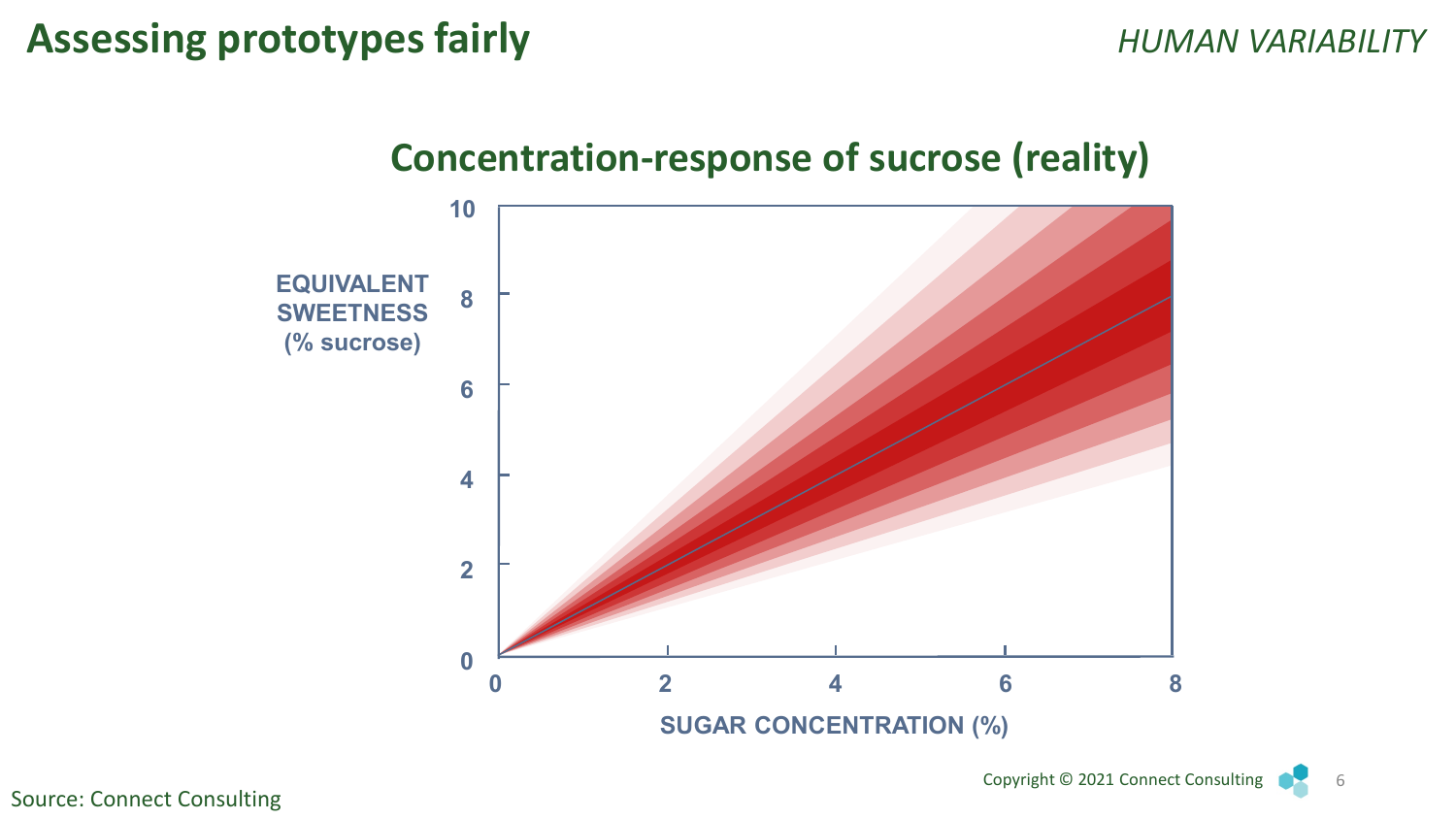#### **Concentration-response of sucrose (reality)**



Source: Connect Consulting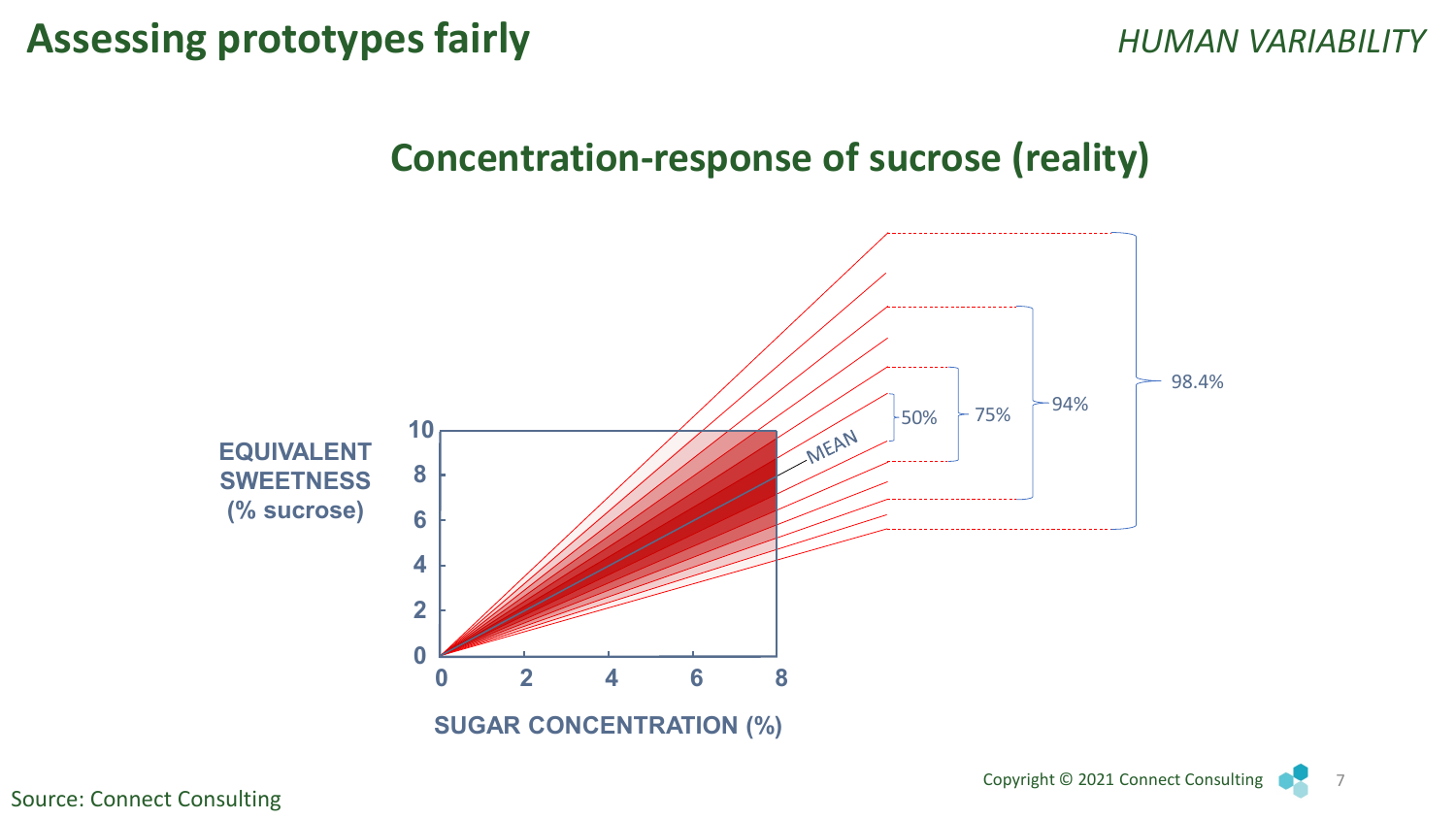#### **Assessing prototypes fairly Assessing prototypes fairly Alleger Alleger MELIC** *HUMAN VARIABILITY*





Source: Connect Consulting

Copyright © 2021 Connect Consulting 8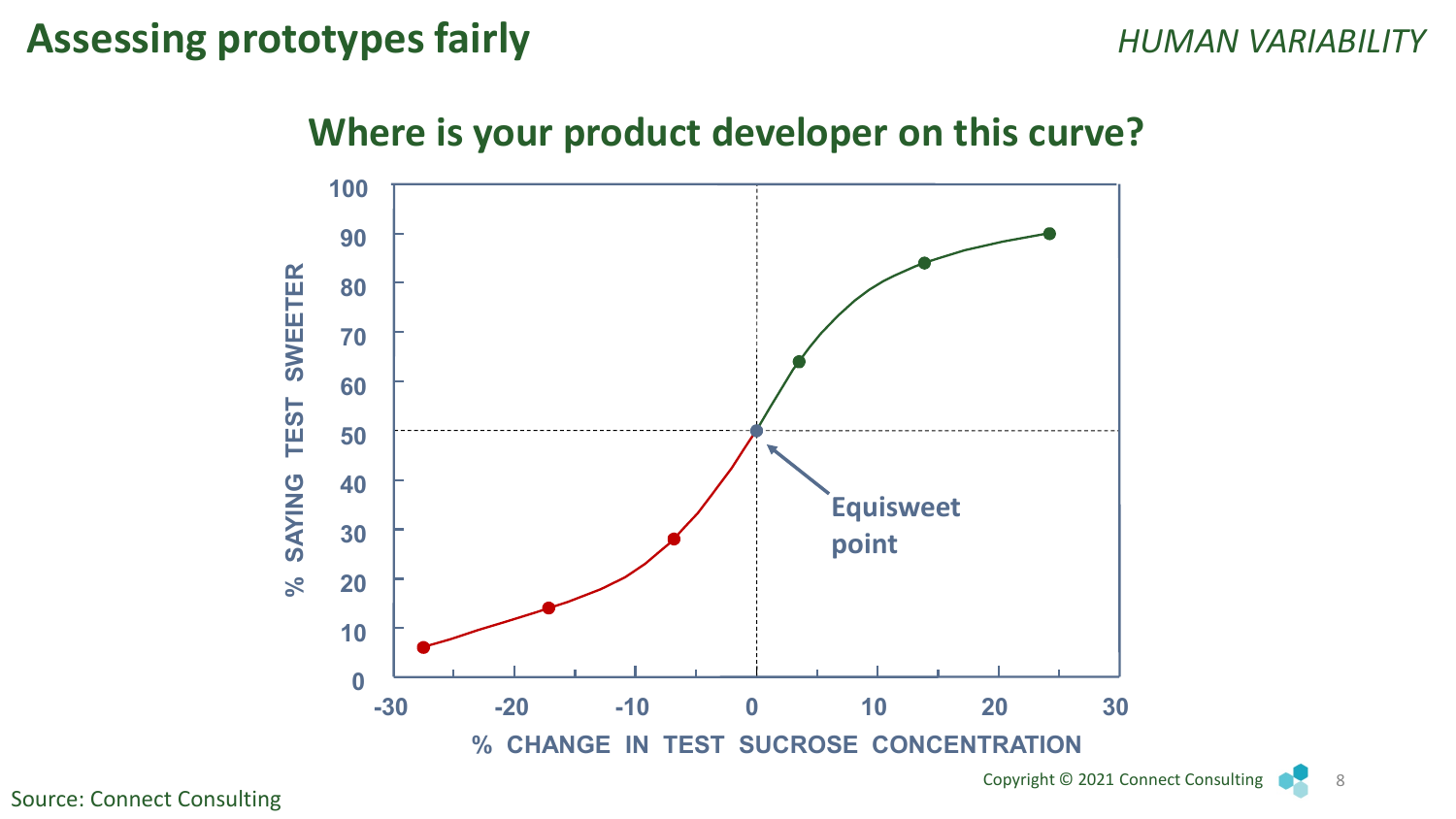## **Assessing prototypes fairly**

# • Human variability

Properly constituted panels, not a few individuals

• Realistic sample size

9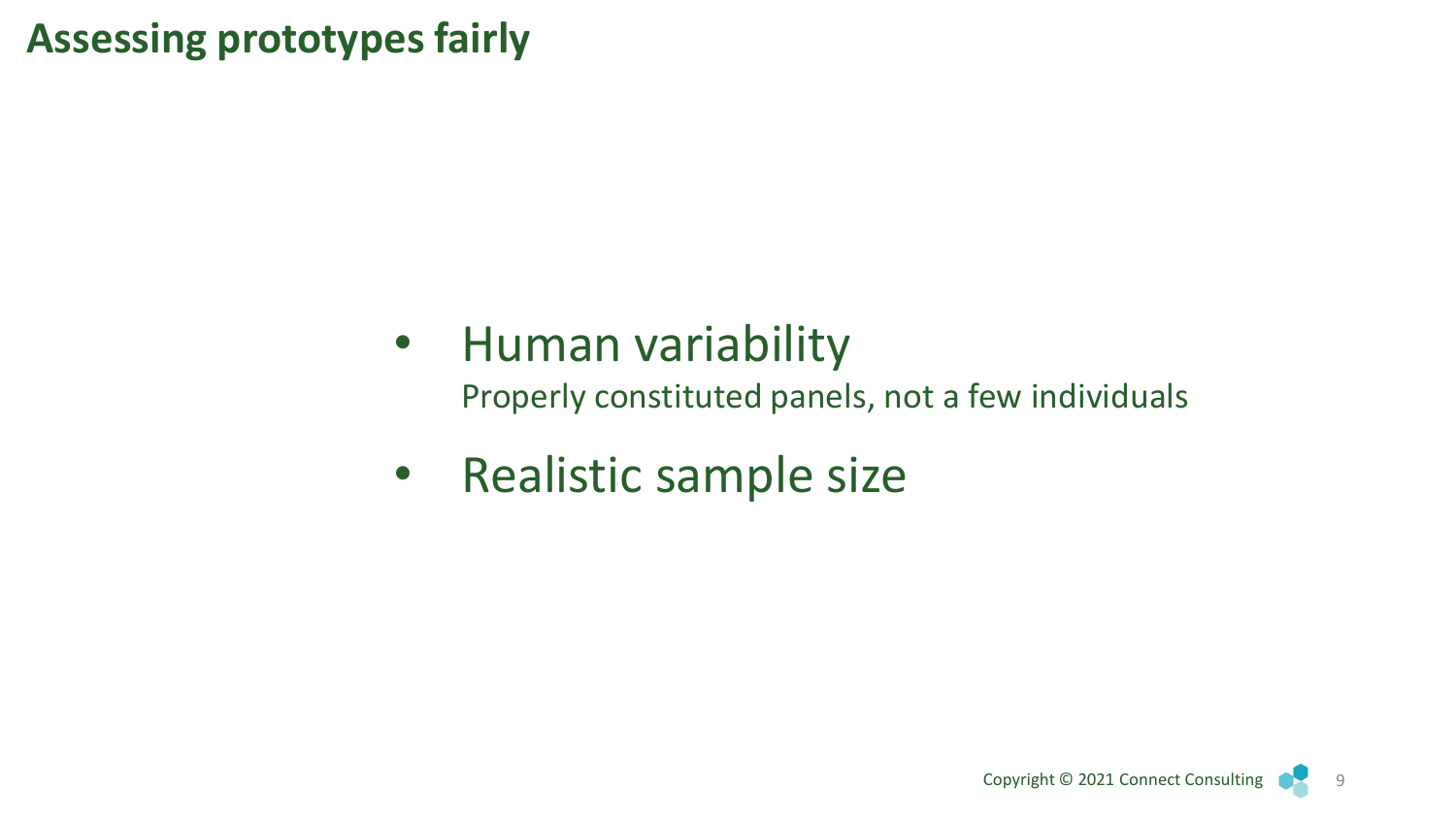### **Assessing prototypes fairly** *SAMPLE SIZE*

#### **HPS typically slower onset than sucrose**

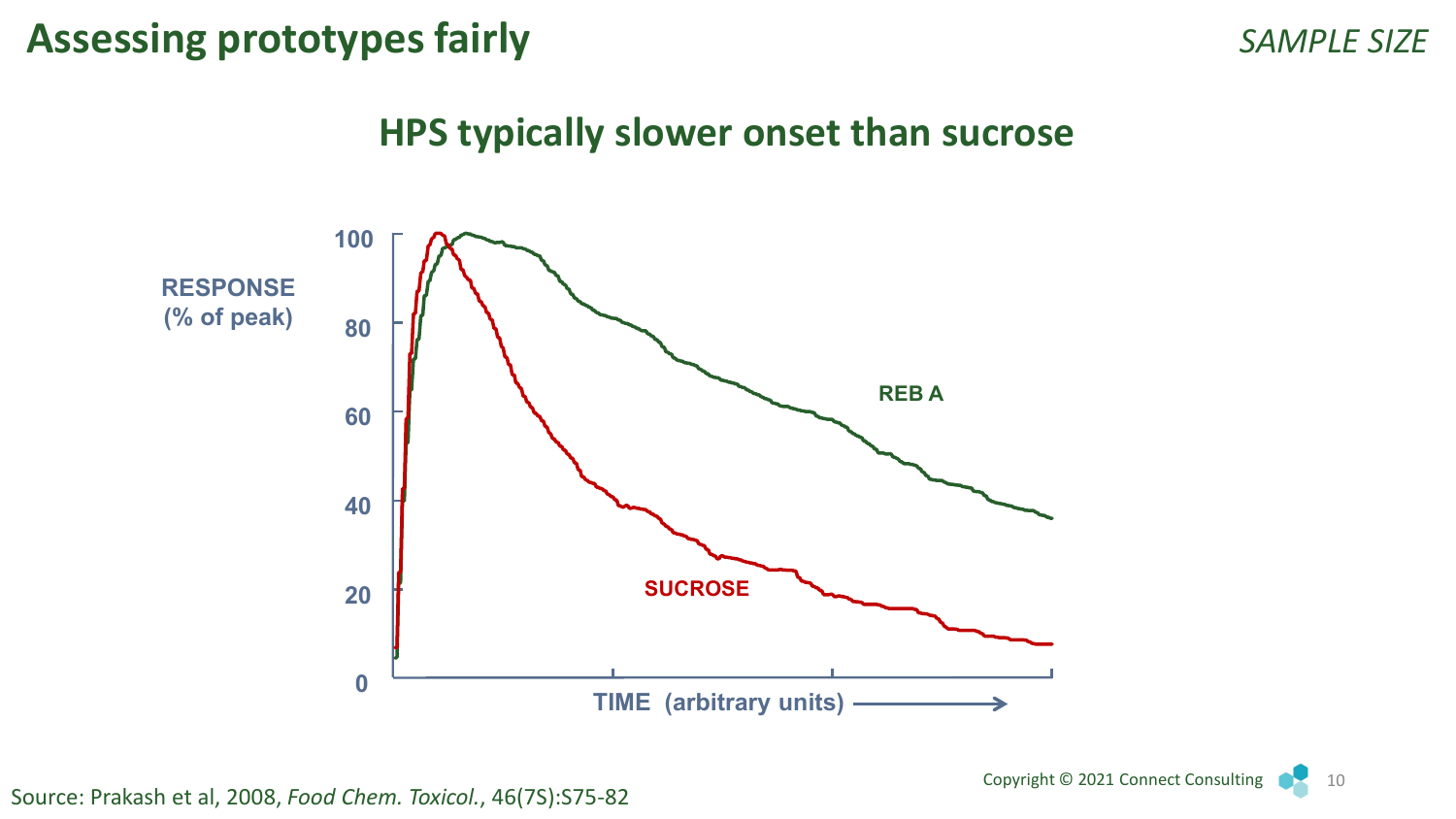### **Assessing prototypes fairly** *SAMPLE SIZE*

#### **Slow onset can be extreme**



*Sensation to the Synthesis* Royal Society of Chemistry, UK, 2002, pp 178-193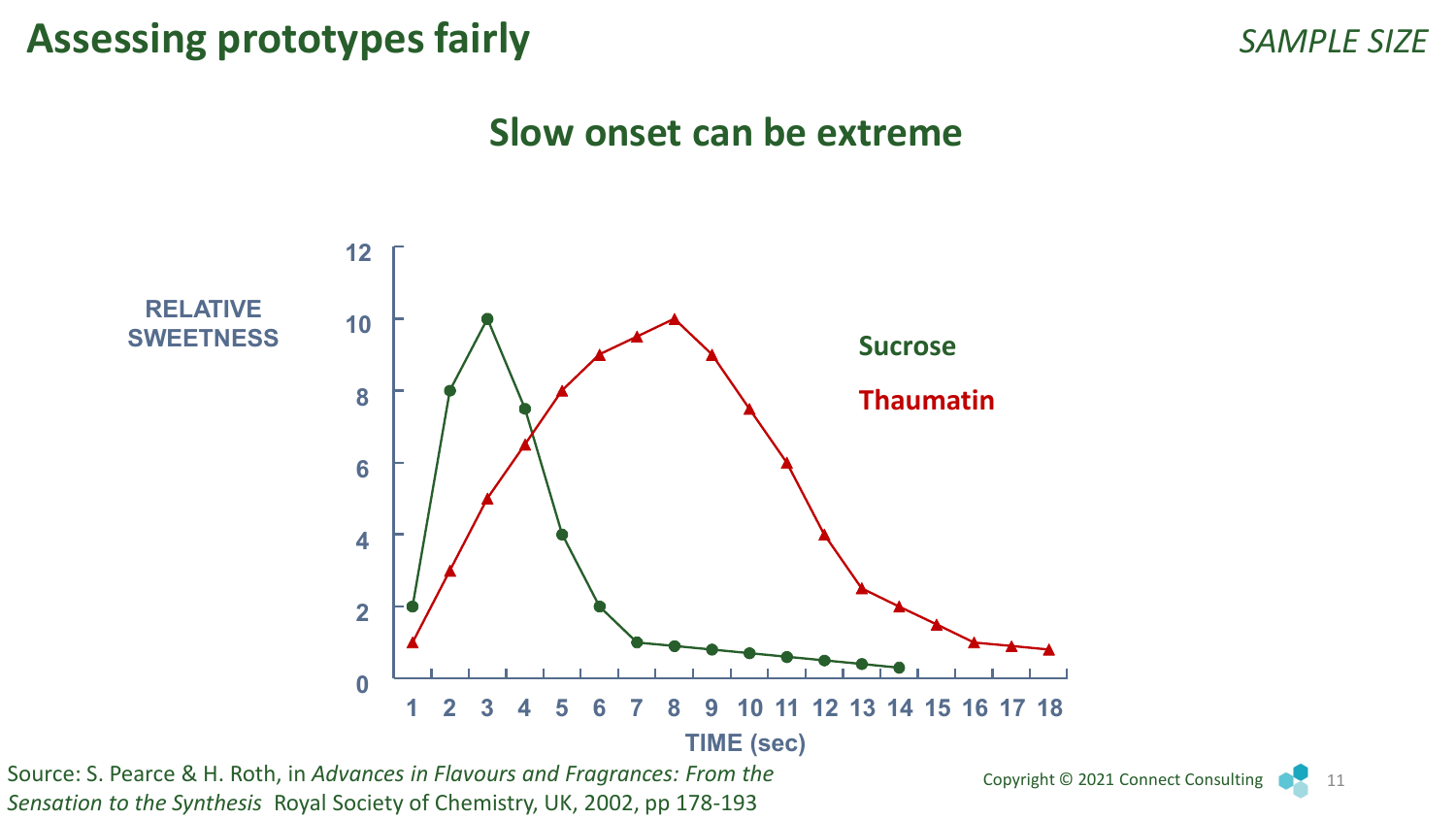## **Assessing prototypes fairly**

# • Human variability

Properly constituted panels, not a few individuals

• Realistic sample size Significant volume, not just a sip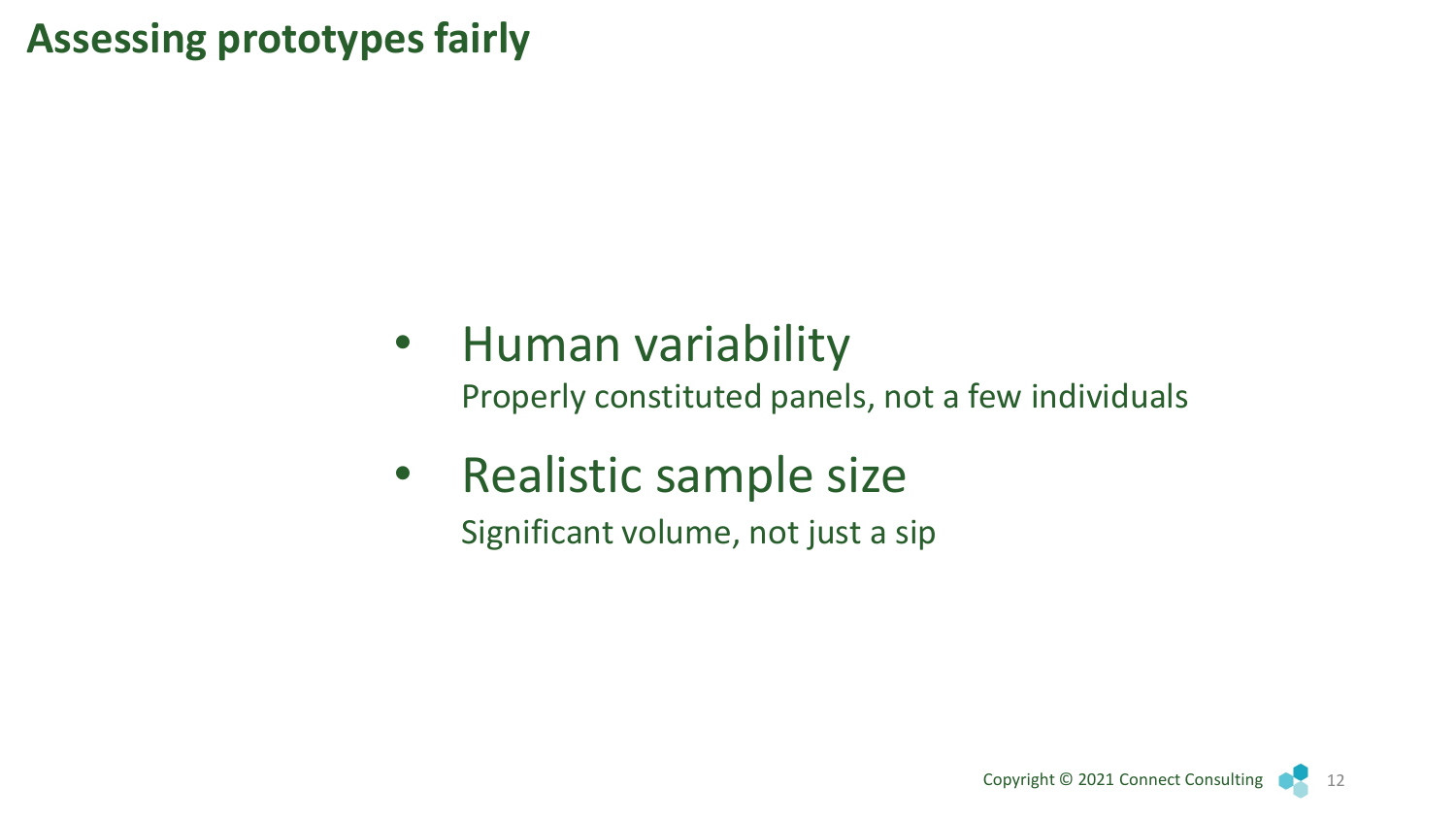## **Outline**

# **Maximizing Success With HPS**

- Assessing prototypes fairly
- Sweetener selection  $\longrightarrow$ 
	- How much to use
	- Dealing with defects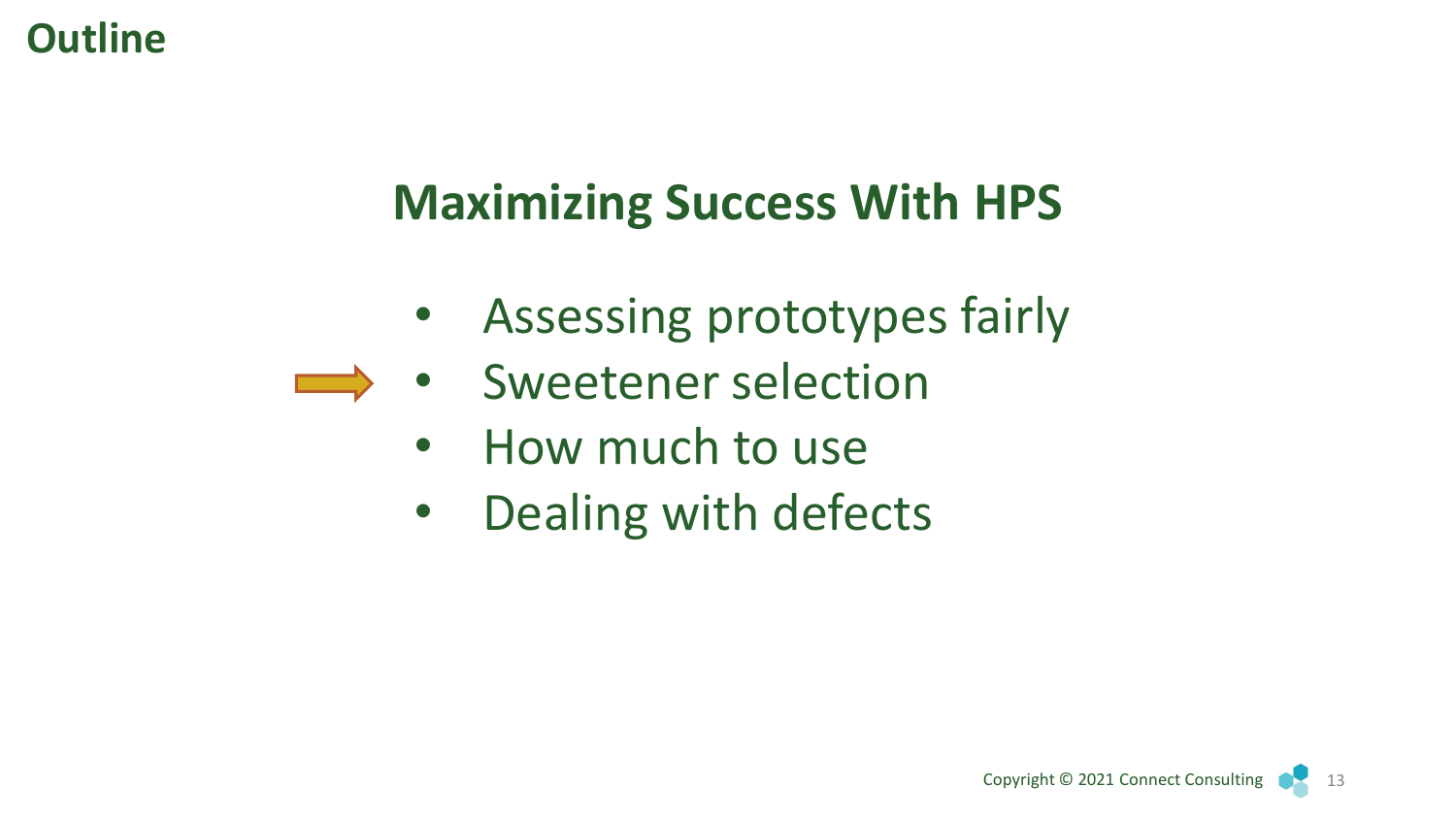#### **Sweetener selection**

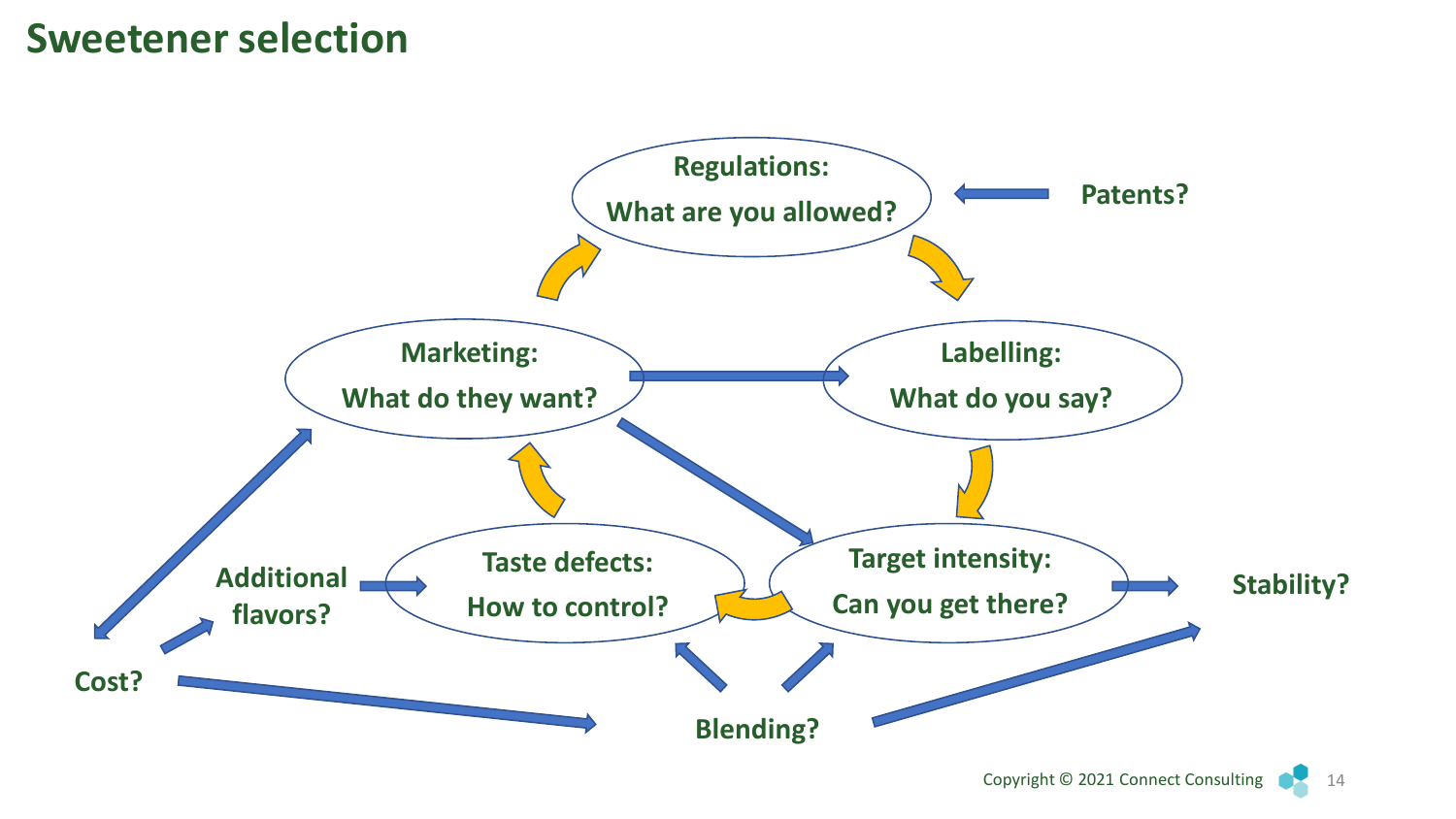## **Outline**

# **Maximizing Success With HPS**

- Assessing prototypes fairly
- Sweetener selection
- How much to use
	- Dealing with defects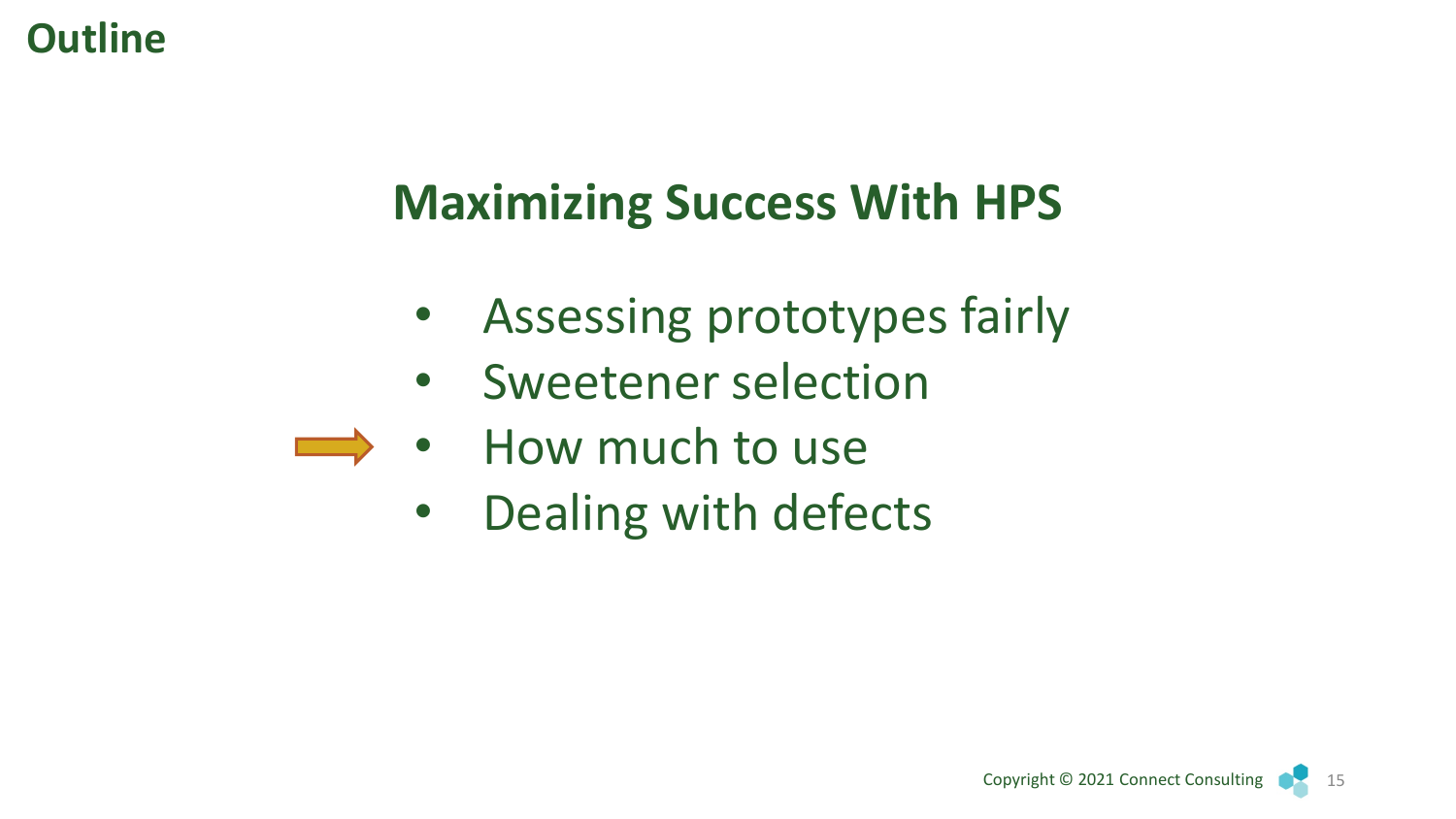#### **How much to use**

# **Concentration–response of typical HPS: rebaudioside A**



Source: Fry, Yurttas & Biermann, 2011, *J. Food Sci.*, 76(9):545-8

Copyright © 2021 Connect Consulting 16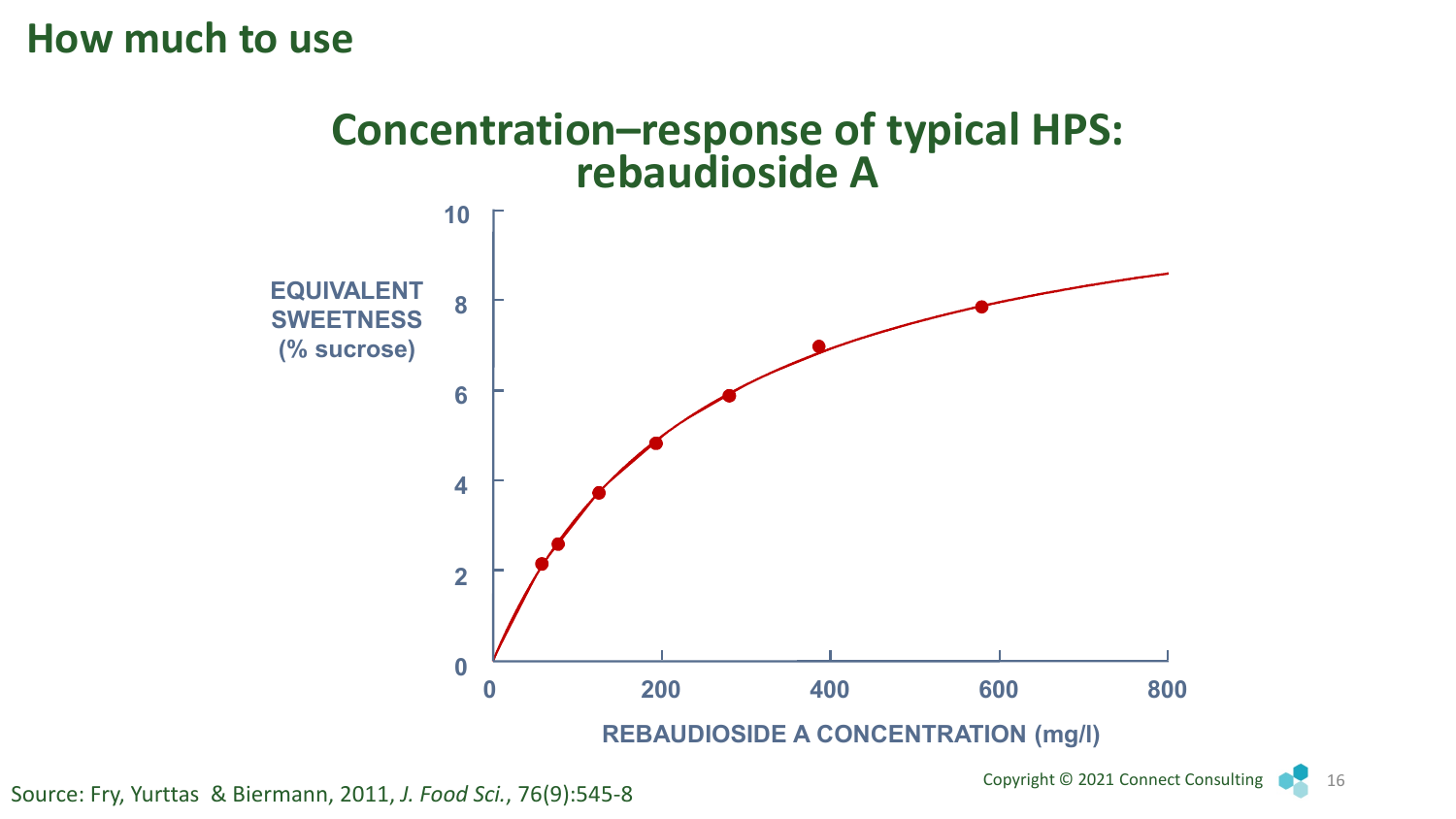#### **How much to use**

### **Concentration–response of typical HPS: rebaudioside A**



Source: Fry, Yurttas & Biermann, 2011, *J. Food Sci.*, 76(9):545-8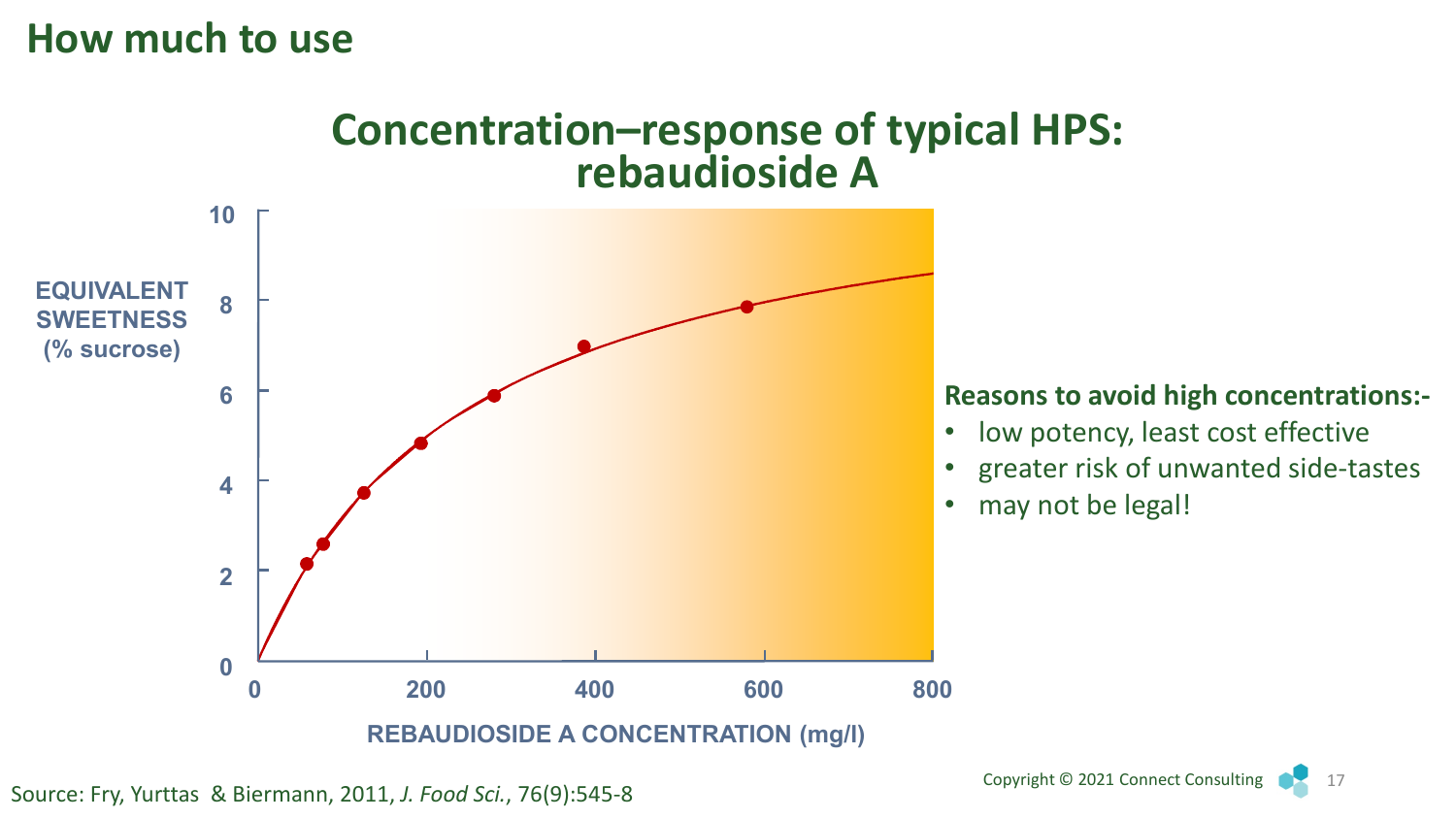#### **How much to use**



Source: Fry, Yurttas & Biermann, 2011, *J. Food Sci.*, 76(9):545-8

Copyright © 2021 Connect Consulting 18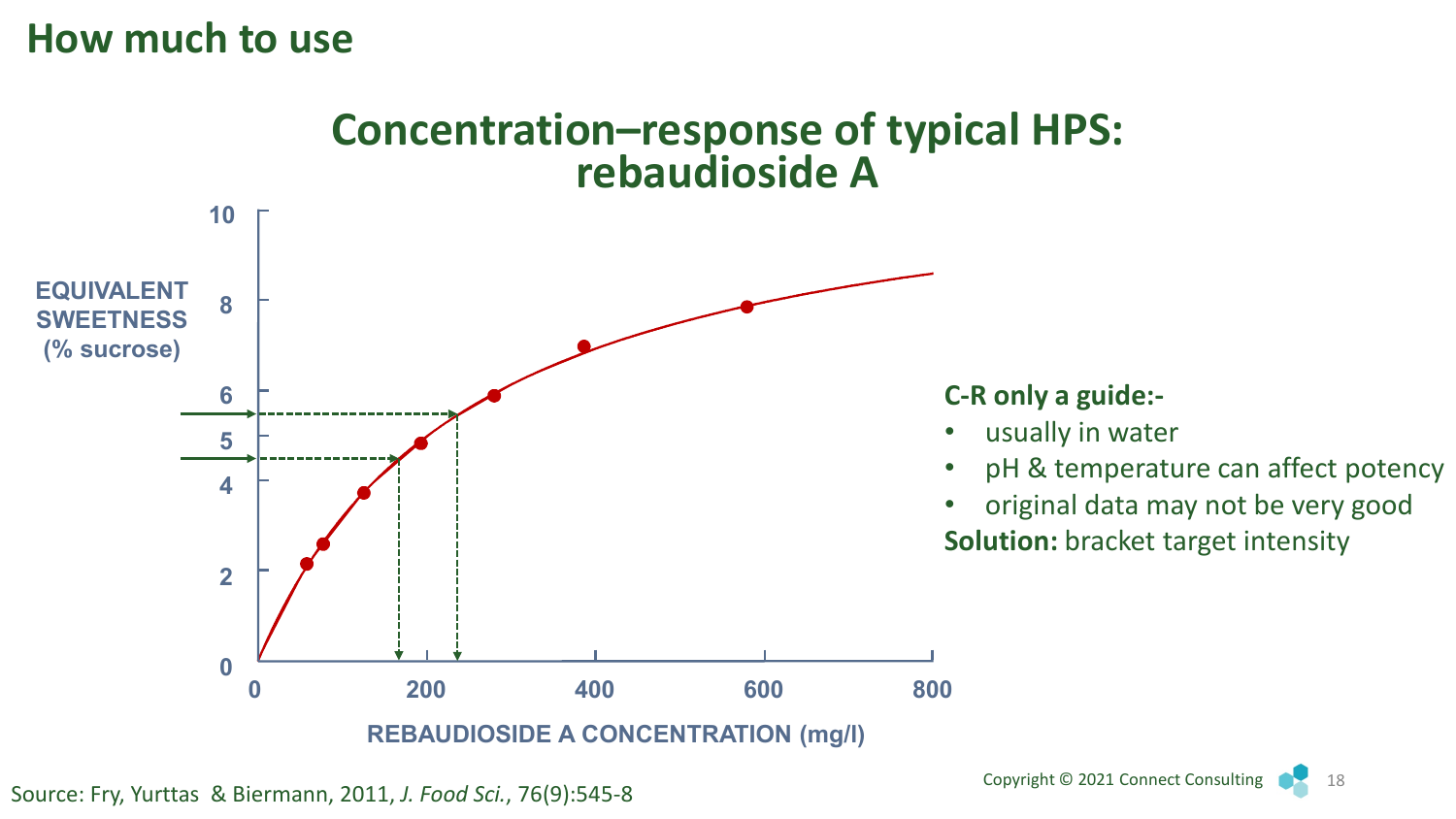## **Outline**

# **Maximizing Success With HPS**

- Assessing prototypes fairly
- Sweetener selection
- How much to use
- Dealing with defects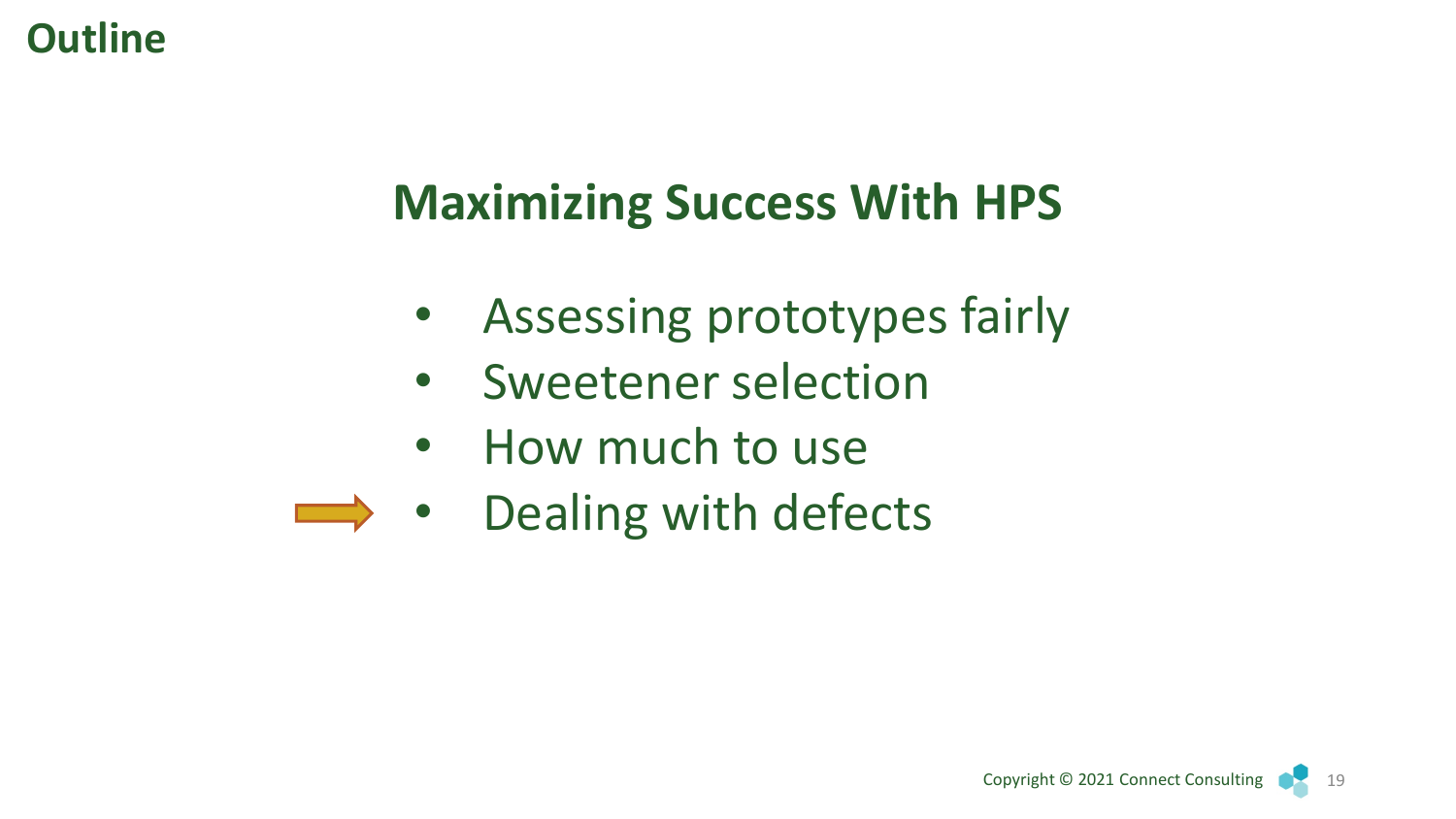## **Dealing with defects** *SIDE TASTES*



- often bitter, licorice, but also others e.g. fruity (monk fruit)
- more prevalent at higher concentrations

#### **Solutions:-**

- build sweetness stepwise
- blended sweetener systems e.g. two HPS each below side taste threshold
- "blockers" e.g. sugar cane distillate

**SWEETENER CONCENTRATION**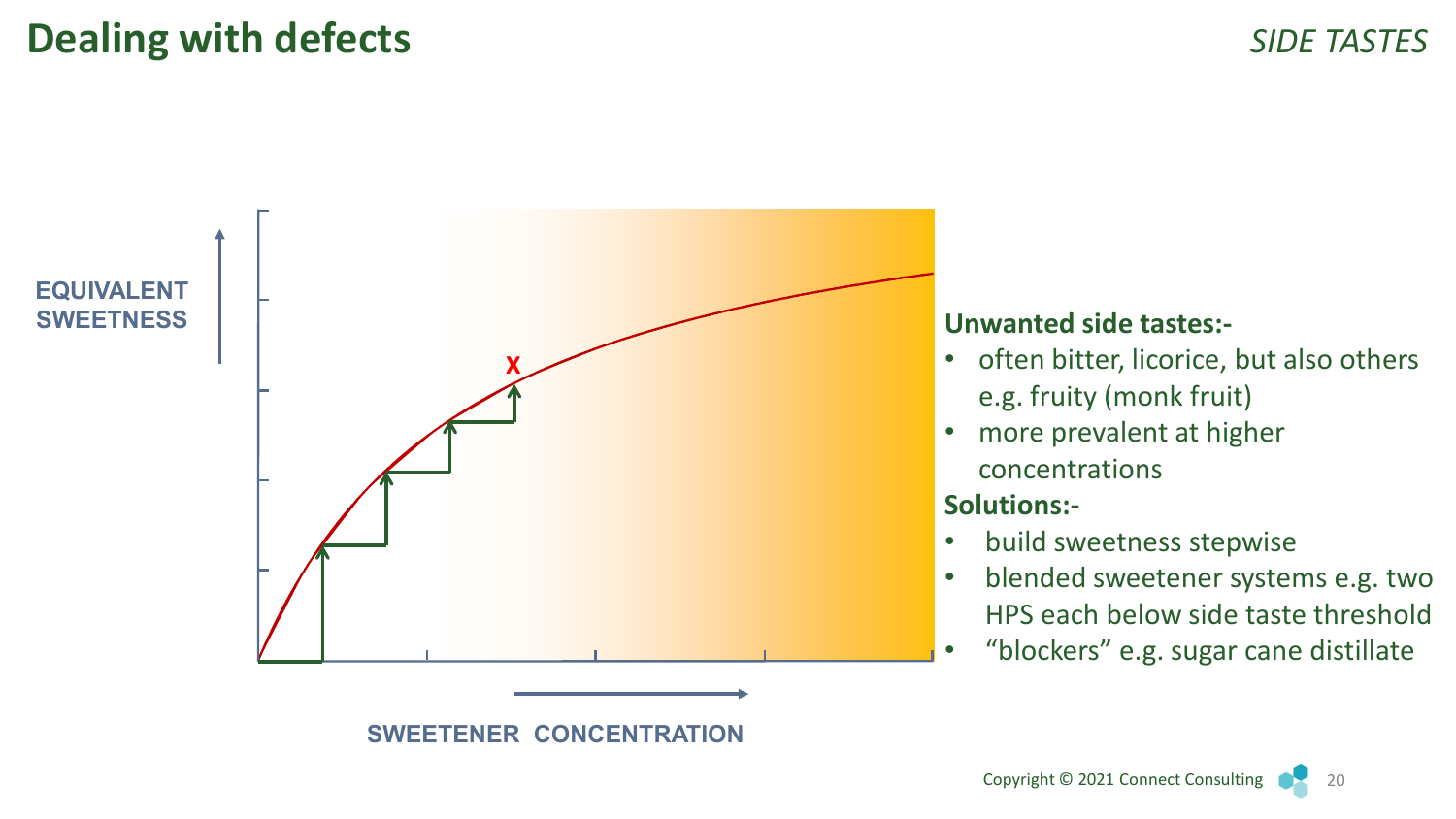

#### **Poor dynamics:-**

- most HPS different from sugar
- delayed peak and sweet linger common

#### **Solutions:-**

- blend with fast onset HPS (best are synthetic: saccharin & acesulfame-K, but GSG can help)
- match sweet/sour profile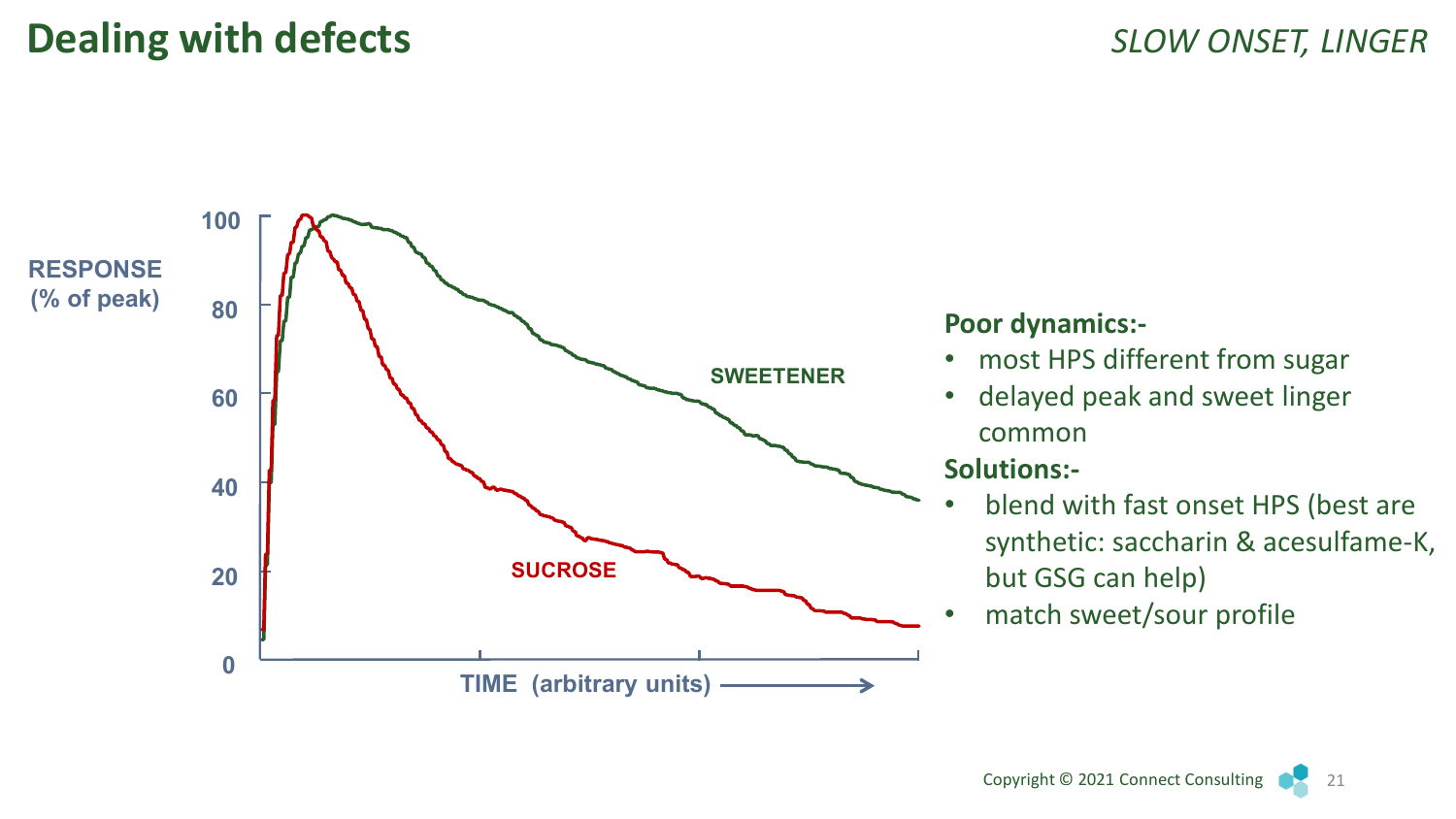#### **Matching sweet & sour**



Copyright © 2021 Connect Consulting 22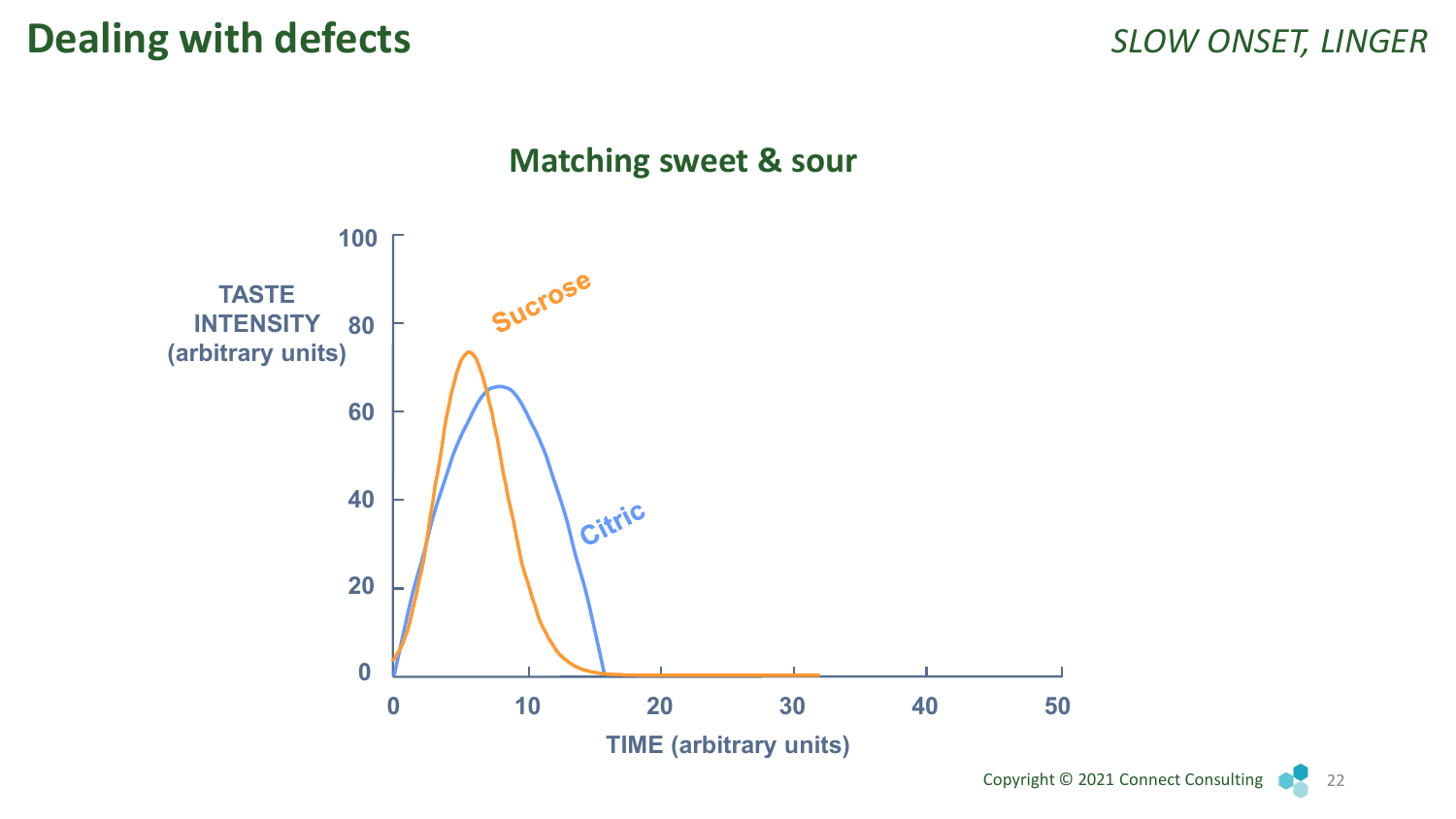#### **Matching sweet & sour**



Copyright © 2021 Connect Consulting 23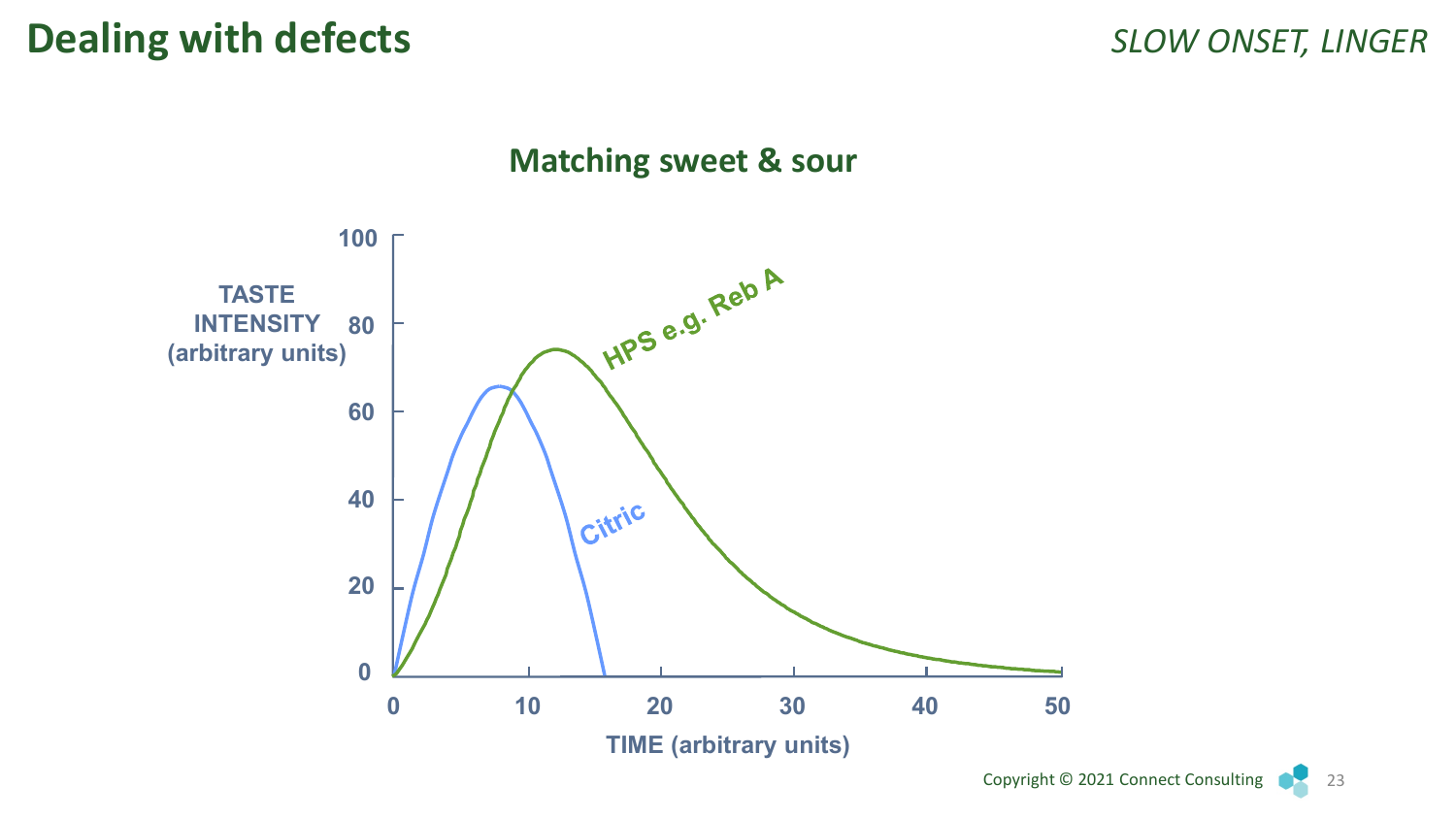#### **Matching sweet & sour**

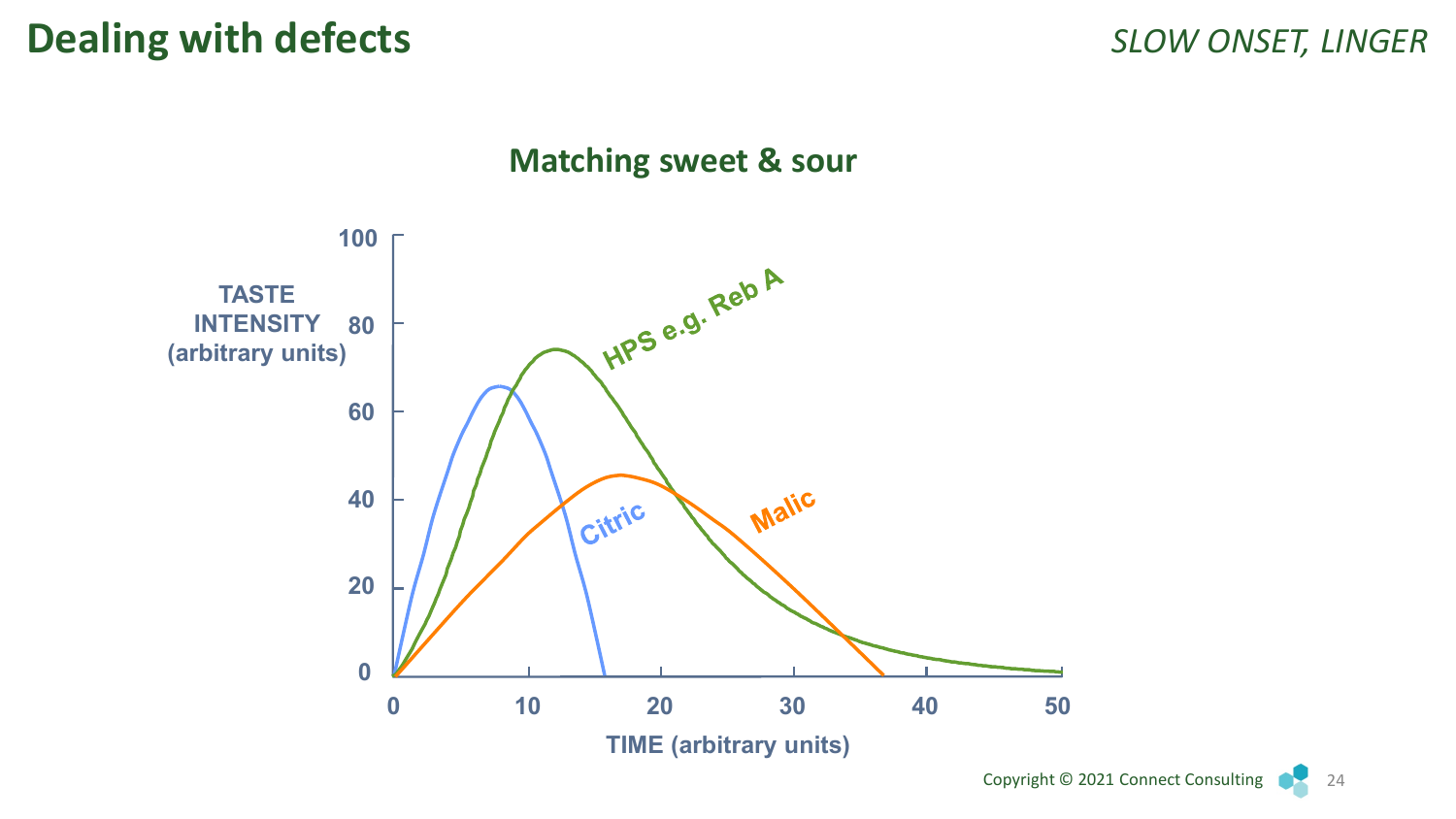#### **Matching sweet & sour Dynamics of citric acid (CA), malic acid (MA) & blends**



Copyright © 2021 Connect Consulting 25

Source: Jungbunzlauer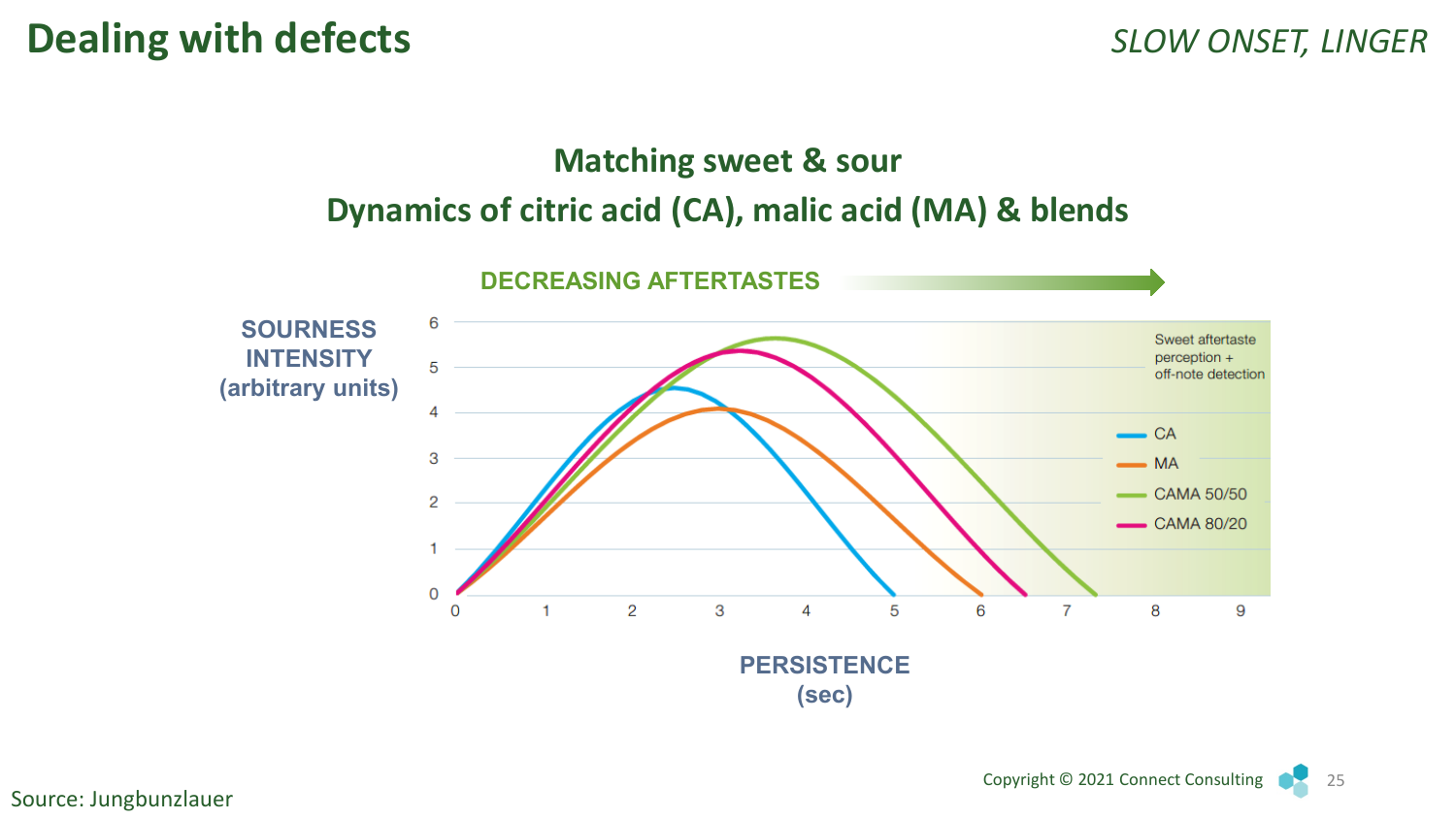![](_page_25_Figure_2.jpeg)

#### **Poor dynamics:-**

- most HPS different from sugar
- delayed peak and sweet linger common

#### **Solutions:-**

- blend with fast onset HPS (best are synthetic: saccharin & acesulfame-K, but GSG can help)
- match sweet/sour profile
- mineral additions Ca<sup>++</sup>, Mg<sup>++</sup>, K<sup>+</sup>
- solutes to add osmotic pressure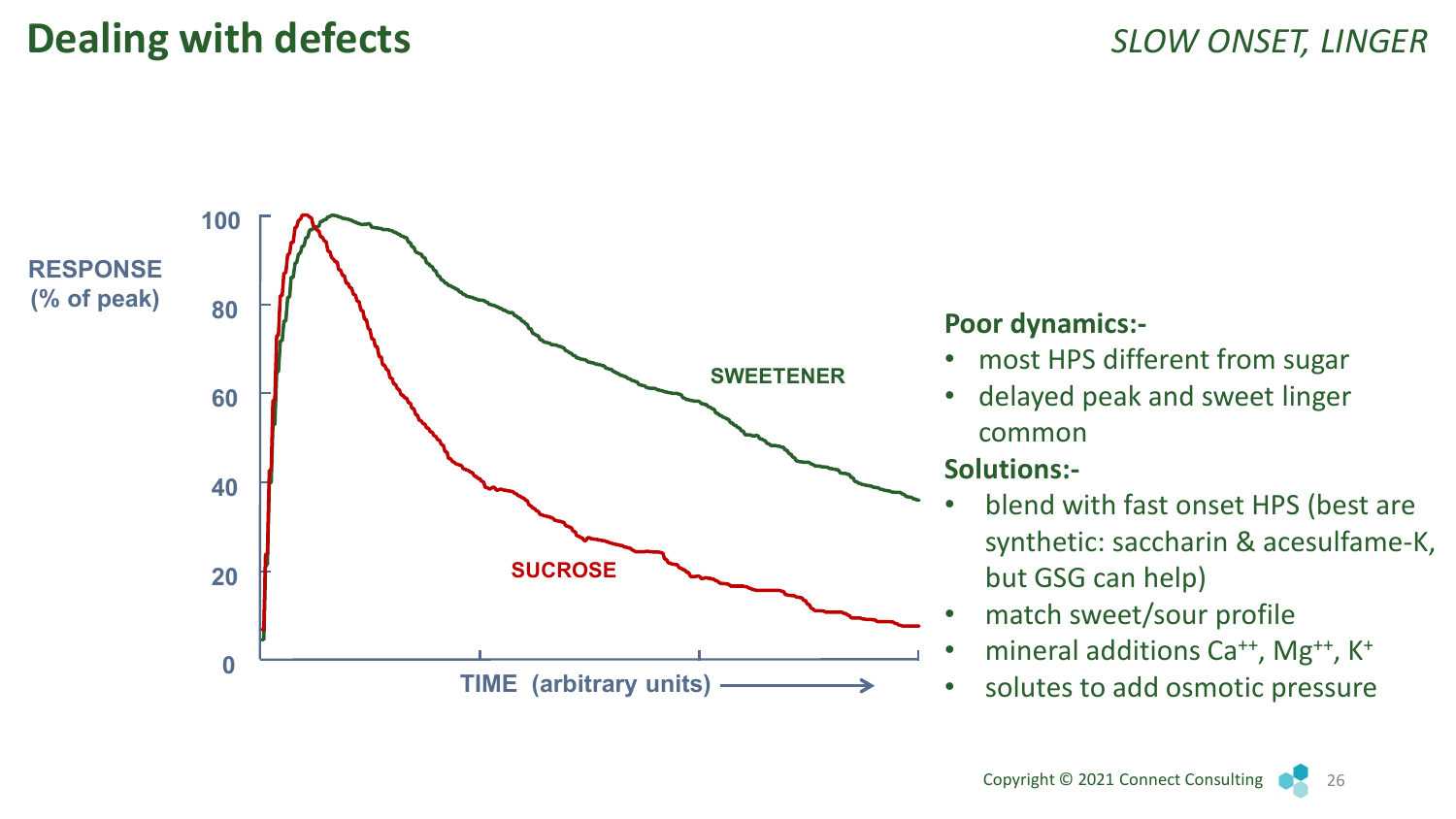## **Summary**

# **Maximizing Success With HPS**

![](_page_26_Figure_2.jpeg)

C/R curve key Avoid high concentrations Bracketing

- Assessing prototypes fairly
- Realistic sample size | Sweetener selection Complex interaction
	- How much to use
	- Dealing with defects.

Counter side tastes: Stepwise build Blend sweeteners **Blockers** 

Counter poor dynamics: Blend sweeteners Sweet/sour profile Mineral additions Solutes

![](_page_26_Picture_11.jpeg)